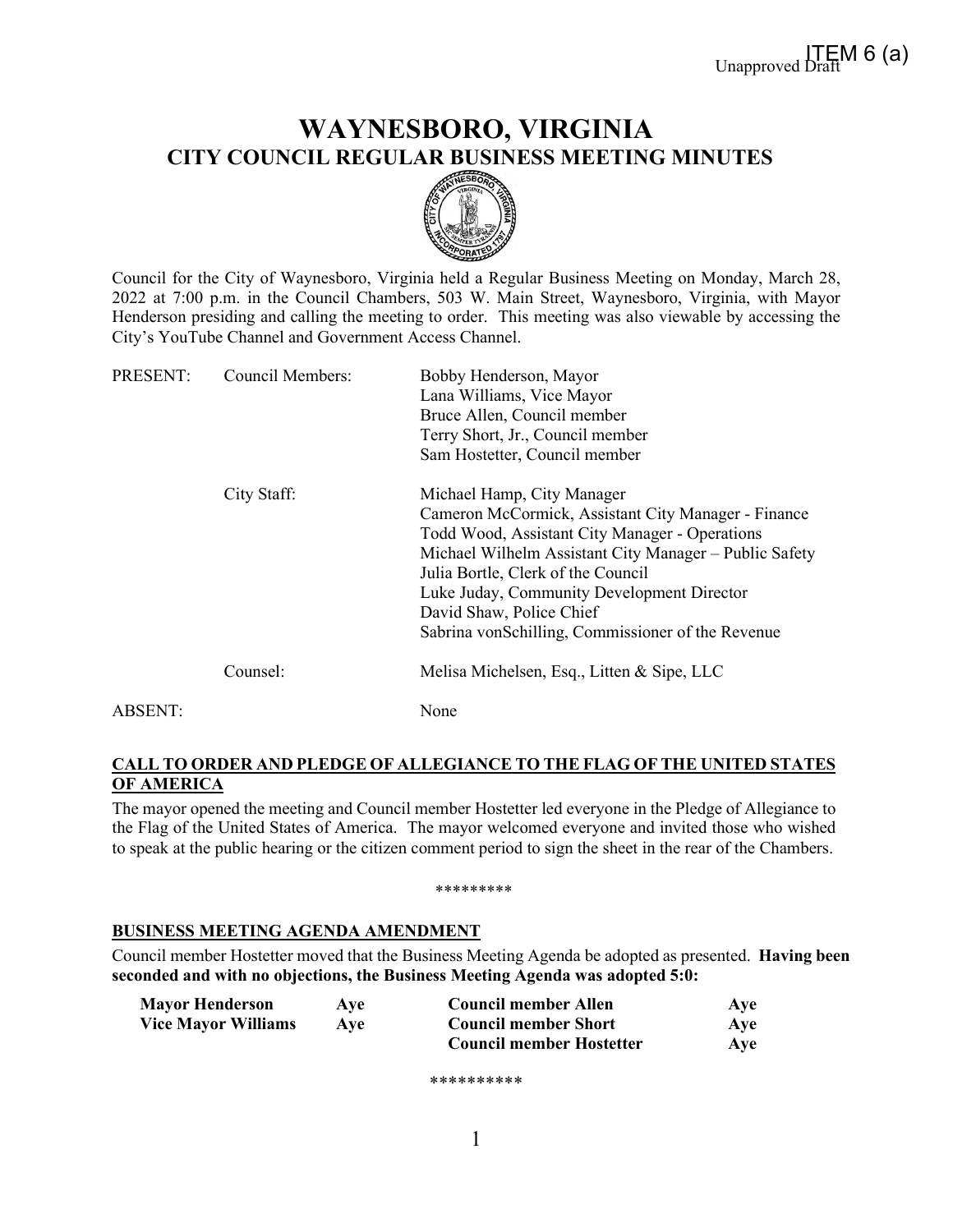Regular Business Meeting Monday, March 28, 2022 Unapproved Draft

### **MATTERS FROM THE MAYOR**

On Wednesday, March 30 from 4:00-8:00 p.m., Waynesboro.org is conducting a "Tour of the Town" for participants to eat, drink, and play. The cost is \$35 per ticket. There are twelve participating merchants culminating a performance outside the Wayne Theatre.

#### \*\*\*\*\*\*\*\*\*\*

### **MATTERS FROM COUNCIL MEMBERS**

Council member Hostetter stated the city is shown green in the CDC map, Everyone is encouraged to continue wearing masks if they are comfortable doing so. He noted that numbers could increase and asked residents to keep abreast of news. He repeated that vaccines are safe and effective.

\*\*\*\*\*\*\*\*\*\*

### **CONSENT AGENDA**

Council member Hostetter moved to adopt the Consent Agenda as presented. **Having been seconded and with no objections, the Consent Agenda was adopted 5:0:**

| <b>Mayor Henderson</b>     | Ave | <b>Council member Allen</b>     | Ave |
|----------------------------|-----|---------------------------------|-----|
| <b>Vice Mayor Williams</b> | Ave | <b>Council member Short</b>     | Ave |
|                            |     | <b>Council member Hostetter</b> | Ave |

- a. Consider adopting the minutes from the March 14, 2022 Work Session and Regular Business Meeting.
- b. Consider approving a request from the Commissioner of the Revenue to refund \$6,659.95 plus interest for 2022 business license taxes for a City of Waynesboro based business.
- c. Acknowledge submittal of the School Board's recommended Fiscal Year 2023 budget.

#### \*\*\*\*\*\*\*\*\*\*

### **PROCLAMATIONS**

The City Manager announced the following proclamations acknowledged by the City Council:

Proclaiming March as Social Service Workers Month (P22-03); Proclaiming April 10-16, 2022 as National Public Safety Telecommunications Week (P22-04);

Proclaiming April 10-16, 2022 as National Animal Control Officer Appreciation Week (P22-05); Proclaiming April 4-10, 2022 as National Public Health Week (P22-06).

#### \*\*\*\*\*\*\*\*\*\*

### **SECOND CONSIDERATION/ADOPTION OF AN ORDINANCE TO REZONE 0 IVY STREET, WAYNESBORO, VA FROM RS-12 (SINGLE-FAMILY RESIDENTIAL LARGE LOT) TO RS-7 (SINGLE-FAMILY RESIDENTIAL SMALL LOT)**

The ordinance was introduced, seconded, and tabled at Council's March 14 meeting. The Community Development Director provided Council with the response to their concerns that generated the tabling. Council member Short moved to remove the ordinance from the table. Having been seconded by Council member Hostetter, the ordinance was taken from the table on a vote of 5:0:

| <b>Mayor Henderson</b>     | Ave | <b>Council member Allen</b>     | Aye |
|----------------------------|-----|---------------------------------|-----|
| <b>Vice Mayor Williams</b> | Ave | <b>Council member Short</b>     | Aye |
|                            |     | <b>Council member Hostetter</b> | Aye |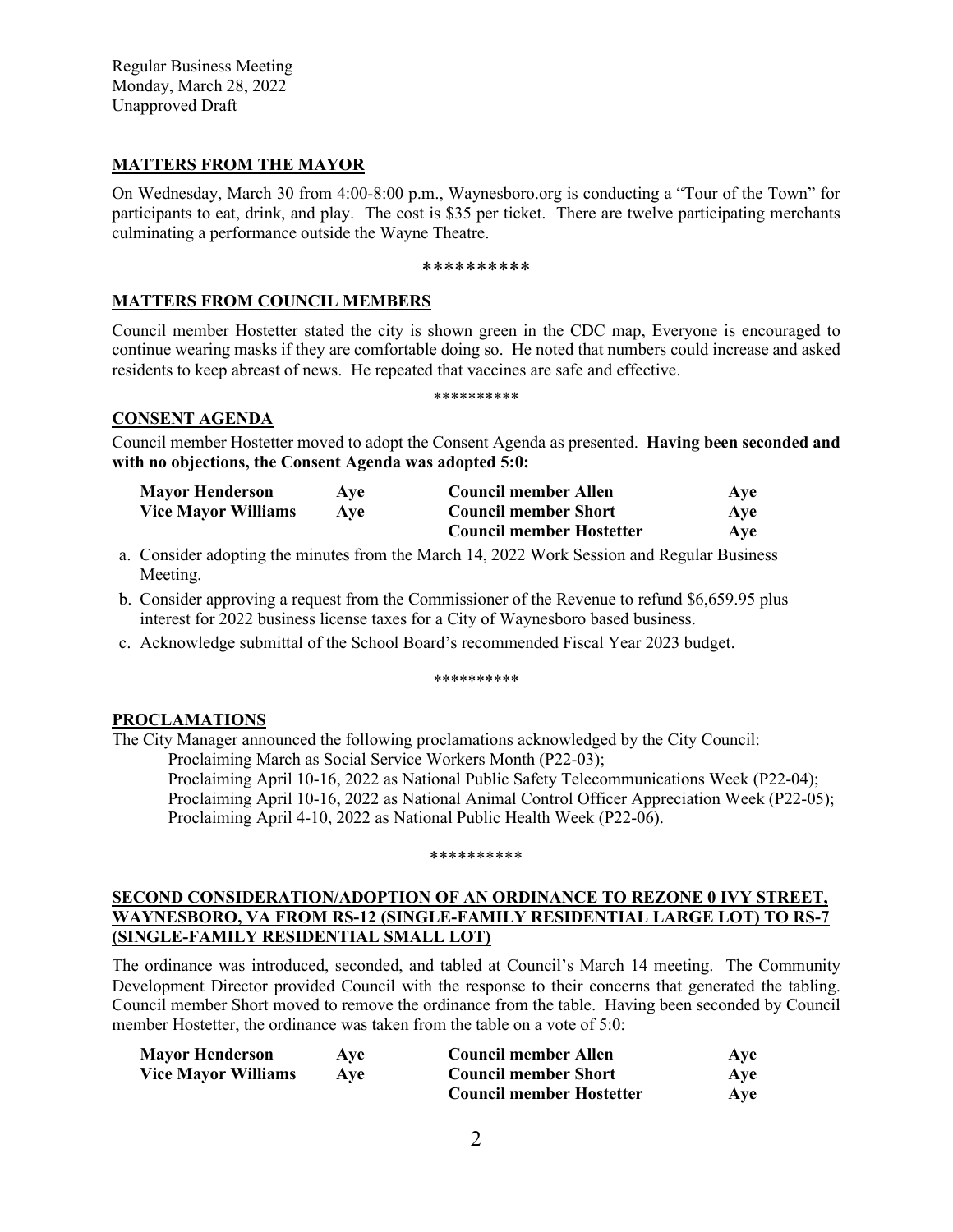Regular Business Meeting Monday, March 28, 2022 Unapproved Draft

Council member Short moved to adopt the ordinance rezoning 0 Ivy Street, Waynesboro, from RS-12 (Single Family Residential Large Lot) to RS-7 (Single-Family Residential Small Lot). Having been seconded, the ordinance was adopted 4:1 with Vice Mayor Williams objecting *(2022-11)*:

| <b>Mayor Henderson</b>     | Ave        | Council member Allen            | Ave |
|----------------------------|------------|---------------------------------|-----|
| <b>Vice Mayor Williams</b> | <b>Nav</b> | <b>Council member Short</b>     | Ave |
|                            |            | <b>Council member Hostetter</b> | Ave |
|                            |            | **********                      |     |

### **PUBLIC HEARING - AMENDING CITY CODE, CHAPTER 1, SECTION 1-12, WARD BOUNDARIES OF THE CITY OF WAYNESBORO VIRGINIA VOTING WARDS**

The City Manager reminded everyone the Council held a public hearing and discussed this matter at the previous Council meeting.

The second public hearing was opened at 7:19 p.m. With no one signed up to speak, the public hearing was closed. Council member Short moved to adopt the ordinance amending City Code Chapter 1, Section 1-12, Ward Boundaries of the City of Waynesboro, Virginia Voting Wards. Having been seconded and with no further discussion, the ordinance was adopted 5:0 *(2022-12)*:

| <b>Mayor Henderson</b>     | <b>Ave</b> | <b>Council member Allen</b>     | Ave |
|----------------------------|------------|---------------------------------|-----|
| <b>Vice Mayor Williams</b> | Ave        | <b>Council member Short</b>     | Ave |
|                            |            | <b>Council member Hostetter</b> | Ave |
|                            |            | **********                      |     |

#### **ORDINANCES – FOUR-FOR-LIFE FUNDS AND COMPENSATION BOARD FUNDS**

Council member Allen moved to introduce two ordinances appropriating a total of \$31,641 as shown. Having been seconded and with no further discussion, the ordinances were introduced and will be considered for adoption at the April 11, 2022 meeting:

\$21,543 of restricted fund balance from the Four for Life funds to the General Fund for distribution to the Waynesboro First Aid Crew.

\$10,098 of restricted fund balance from the Sheriff's restricted fund balance account and additional funds from the Compensation Board to the General Fund.

#### \*\*\*\*\*\*\*\*\*\*

### **ORDINANCES – MISCELLANEOUS APPROPRIATION ORDINANCES TOTALING \$57,658**

Council member Hostetter moved to introduce and adopt appropriation ordinances totaling \$57,658 as shown. Having been seconded and with no further discussion, the ordinances were introduced and adopted 5:0:

\$47,857 in Coronavirus Emergency Supplement funding to the General Fund **(2022-13)**

\$4,855 from the sale of scrap materials to the Water Fund **(2022-14)**.

\$2,600 of miscellaneous donations for the Police Department to the General Fund **(2022-15).**

\$1,939 of losses reimbursed by insurance to the General Fund **(2022-16)**.

\$407 in state Supreme Court reimbursements and restitution to the General Fund **(2022-17)**.

\*\*\*\*\*\*\*\*\*\*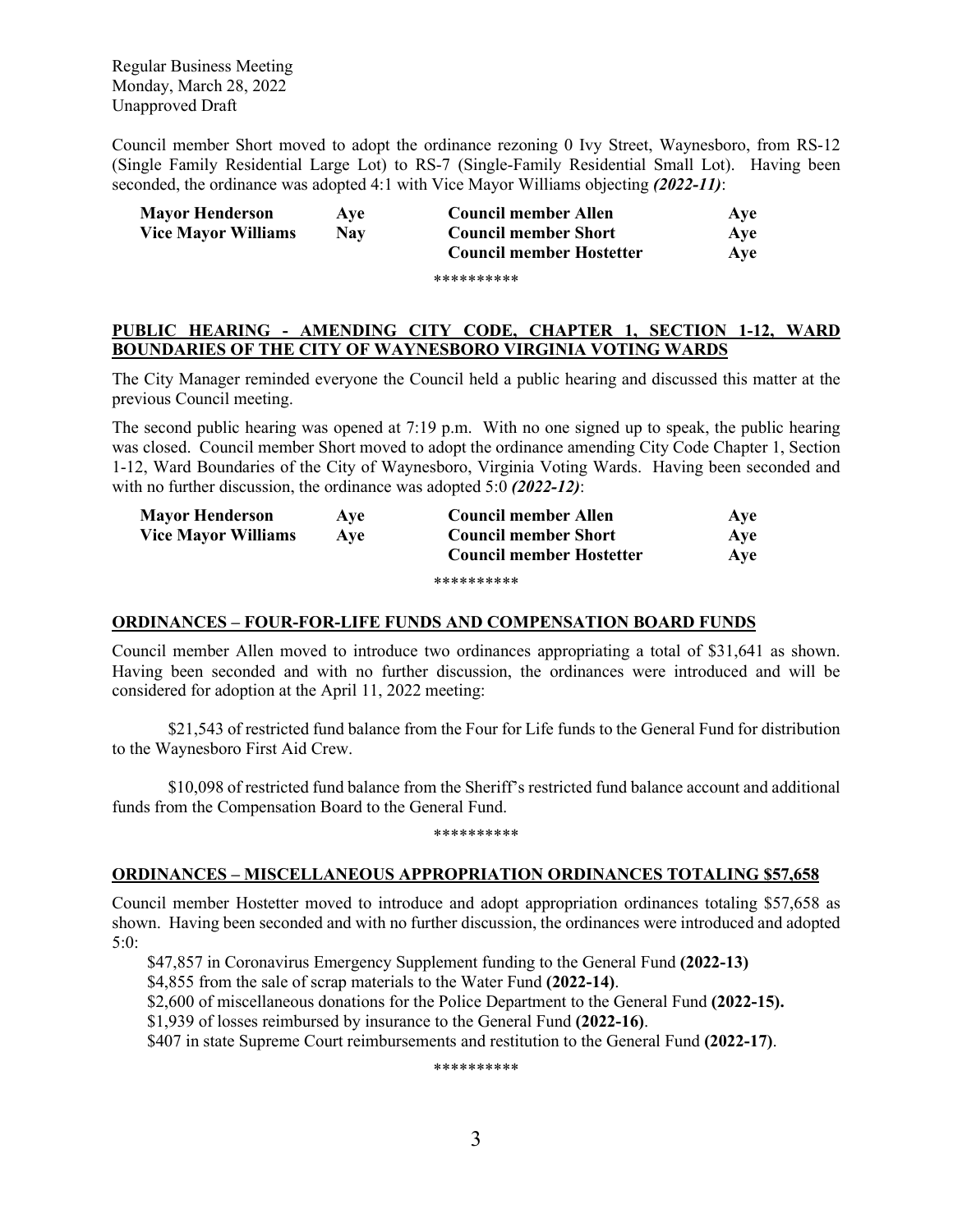# **ORDINANCES – FUNDING CONSTRUCTION OF "SUNSET PARK" LOCATED AT THE FORMER LANDFILL OFF OF 6TH STREET**

The City Manager stated that it has been requested that the funding of the Sunset Park project be pulled from the Capital Improvement Plan in the City Manager's recommended budget and considered separately. The following three ordinances begin that process. Because the total appropriation of these ordinances exceeds \$2 million and therefore exceeds 1% of the budget, Council will hold a public hearing on Monday, April 25. After that hearing, Council could then give final consideration on adopting the ordinances. If adopted, they would furnish sufficient funds to construct the park and bidding may begin on construction.

Council member Short moved to introduce the following ordinances. Having been seconded, Council member Allen asked about the issues presented previously regarding security. The City Manager stated that Council will receive information at the April 5 budget work session regarding those public safety concerns previously discussed. Having been introduced and seconded, these ordinances will be considered again at the April 25 regular business meeting:

Appropriating \$125,690 in General Fund Assigned Fund Balance to the CIP Fund. Appropriating \$350,000 in Categorical Aid-VDOT to the CIP Fund. Appropriating \$2,014,600 in American Rescue Plan Act funds (ARPA) to the CIP Fund.

\*\*\*\*\*\*\*\*\*\*

# **CENTRAL SHENANDOAH PLANNING DISTRICT COMMISSON APPOINTMENT**

Council member Allen moved to appoint Mr. D. James Shaw to the Central Shenandoah Planning District Commission as a Waynesboro representative, for an unexpired three-year term ending June 30, 2024. Having been seconded and with no objections, the motion was adopted 5:0:

| <b>Mayor Henderson</b>     | Ave | <b>Council member Allen</b>     | Aye |
|----------------------------|-----|---------------------------------|-----|
| <b>Vice Mayor Williams</b> | Ave | <b>Council member Short</b>     | Aye |
|                            |     | <b>Council member Hostetter</b> | Ave |
|                            |     |                                 |     |

\*\*\*\*\*\*\*\*\*\*

Council member Allen moved to nominate Mr. Terry Short, Jr. to the Executive Board for the Central Shenandoah Planning District Commission for a three-year term ending June 30, 2025. Having been seconded and with no objections, the motion was adopted 5:0:

| <b>Mayor Henderson</b>     | Ave | <b>Council member Allen</b>     | Ave |
|----------------------------|-----|---------------------------------|-----|
| <b>Vice Mayor Williams</b> | Ave | <b>Council member Short</b>     | Ave |
|                            |     | <b>Council member Hostetter</b> | Aye |

#### \*\*\*\*\*\*\*\*\*\*

### **COMMUNICATION, CORRESPONDENCE, AND CALENDAR**

Council was reminded there will be a budget work session on Tuesday, April 5, 2022 beginning at 6:30 p.m.

The City Manager acknowledged April 5-9, 2022 is National Library Week, and the Waynesboro Public Library staff was acknowledged for their hard work to support the community.

The School Superintendent's recommended school budget was provided to Council as noted in the Consent Agenda, and Dr. Cassell will make a presentation to Council at the April 11, 2022 regular business meeting.

\*\*\*\*\*\*\*\*\*\*